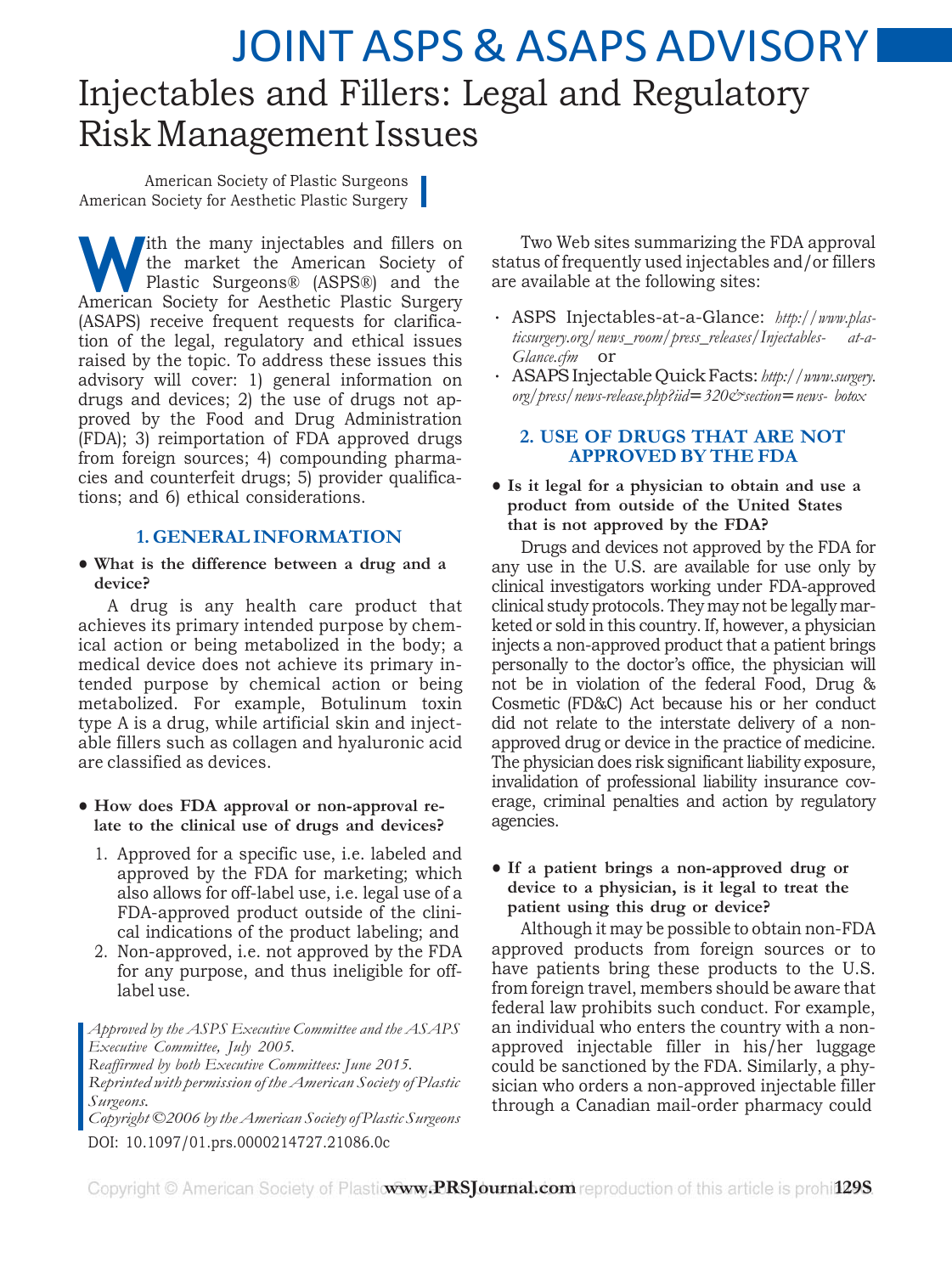be sanctioned by the FDA when the device arrives in the mail. Other regulatory agencies, including state medical licensing boards, would become involved if there was a patient complaint regarding the use of a non-approved drug or device.

## ● **What circumstances permit access to non-approved drugs and devices?**

The FDA recognizes only two circumstances in which a non-approved drug or device may be legally imported into and transported through the United States:

- 1. for use in approved clinical studies; or
- 2. for use in serious/life-threatening emergencies, if the product is under clinical investigation.

The latter exception is sometimes referred to as the "compassionate care" exception because of the humanitarian need to make available a nonapproved product to a patient whose life is in jeopardy but who is not a clinical trial participant. In both instances informed consent and, to the extent possible without jeopardizing the patient's health and safety, Institutional Review Board approval must be obtained.

## ● **How important is it for clinical investigators to adhere to FDA-approved study protocols?**

When gaining legal access to non-approved drugs and devices through participation in approved clinical studies, it is essential to adhere to all IRB and FDA-approved study protocols. These requirements include informed consent, appropriate documentation of outcomes, and selection criteria for study subjects. Non-adherence to the protocols agreed to by the FDA and the manufacturer could potentially jeopardize the credibility andvalidity ofthemanufacturer's study datawhen it is reviewed by the FDA.

## ● **What is the risk exposure of using non-approved drugs and devices?**

Members are urged to exercise prudence and caution when dealing with non-approved drugs and devices so as to avoid enforcement actions by the FDA, licensing actions by state medical boards, and professional liability actions by dissatisfied patients.

# ● **What is the risk exposure of off-label use of approved drugs and devices?**

Off-label use of FDA approved drugs and devices by physicians does not carry the risks cited above, provided patient acceptance and under-

standing, and the treatment rationale, are well documented. For example, Botulinum toxin type A is a FDA-approved product for use in the glabellar area. Use of the product in other areas is legal and a clinical decision.

## ● **Can a physician advertise non-approved or off-label use?**

Members are reminded that it is illegal to commercially advertise any non-approved or off-label use; only FDA-approved uses may be commercially advertised. Moreover, members who participate as investigators in clinical trials cannot advertise their participation in the trial, nor the drug or device that is the focus of the trial, until such time as the FDA has approved it for commercial distribution.

# **3. REIMPORTATION OF FDA APPROVED DRUGS/PRODUCTS**

## **Is it legal for a physician to purchase and use an FDA approved drug/product that is reimported from foreign sources?**

The act of importing drugs manufactured or approved in the U.S. and approved by the FDA is called "reimportation." Despite recent support in Congress and by some state governors, the FDA and the U.S. Department of Health and Human Services ("HHS") maintain that such reimportation remains illegal and dangerous. Currently, only manufacturers are allowed to reimport their own drugs. While HHS recently created a task force to investigate the safety and efficacy of promulgating regulations that would allow for pharmacists and wholesalers to reimport FDA-approved drugs, such practices by pharmacists and wholesalers are not yet legal and any new regulations would not include physicians.

While FDA enforcement actions are concentrated against operators of foreign Internet pharmacies, both the FDA and HHS warn physicians and consumers that drugs purchased from foreign sources may be counterfeit versions of FDA-approved drugs, contaminated, outdated or improperly packaged and labeled. Physicians who directly obtain or assist their patients in obtaining prescription drugs from foreign sources may risk increased professional liability exposure. It is impossible to verify that drugs and devices obtained from out of country sources have been stored in a way to prevent degradation prior to or during shipping.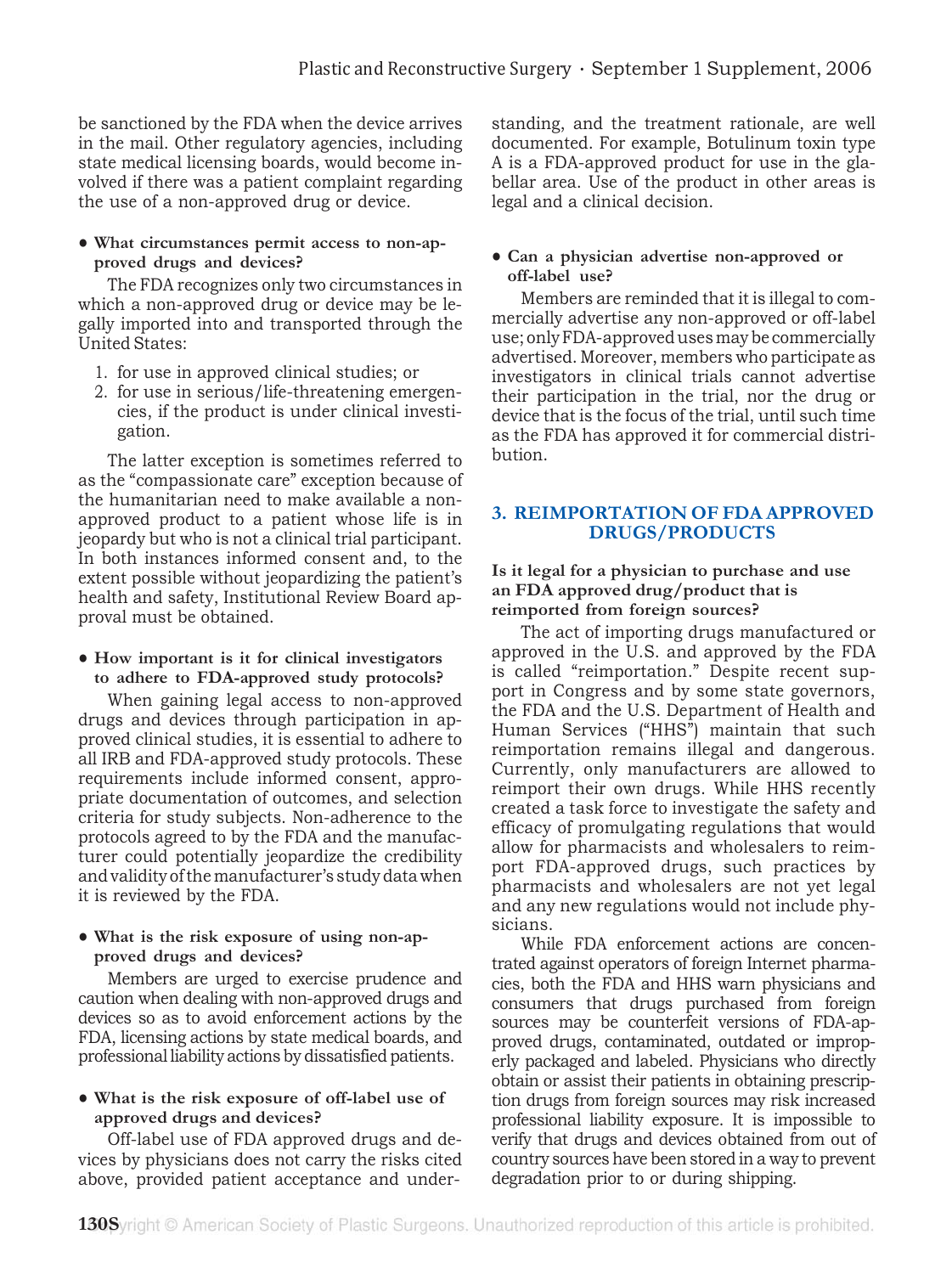## **4. COMPOUNDINGPHARMACIESAND COUNTERFEIT DRUGS**

#### ● **How does the FDA regulate compounding pharmacies?**

Pharmacies are permitted to compound reasonable quantities of drugs upon receipt of a valid prescription for an individually identified patient from a licensed practitioner. Compounding is recognized as appropriate where there is no commercially available drug for a particular patient. Members may, in their professional judgment, prescribe a compounded drug for individual patients in need of a customized drug. Pharmacies which mass produce compounded drugs in anticipation of receiving prescriptions, offer compounded drugs at wholesale prices to persons or entities for resale, or copy commercially available FDA-approved products risk FDA-initiated enforcement action, including warning letters, seizure, injunction, and/or prosecution for "manufacturing" drugs in violation of the FD&C Act.

### ● **Is it legal for a physician to purchase generic copies of brand name drugs for injection in patients?**

Members should not purchase generic copies of brand name drugs from compounding pharmacies. The FDA defines "counterfeit" drugs as drugs that are misbranded, diluted, contaminated, adulterated or expired, or "generic copies of brand name drugs." Members who purchase and inject counterfeit drugs risk enforcement actions by the FDA and state licensing authorities and, more importantly, place patients at risk due to the potential for misbranding, dilution, contamination, expiration or adulteration of the drug. For example, hyaluronic acid that was produced for topical use could potentially be repackaged as an injectable soft tissue filler by an illicit compounding pharmacy without any testing to ensure the terminal sterility of the product or its safety and efficacy. Unless you know the source of the product and have purchased it through an approved distribution channel, there in no way to verify the integrity of what is being offered by a compounding pharmacy.

# **5. PROVIDERQUALIFICATIONS**

# ● **What level of training or licensure is required to administer injectables or fillers?**

The administration of injectables and fillers is a medical procedure and is subject to the same precautions of any medical procedure. Patients

are advised to receive these treatments from a qualified physician. Under certain circumstances determined by the physician and applicable local and state professional practice regulations, injections may be administered by a licensed professional nurse or physician assistant. It is the physician's responsibility to ensure that the nonphysician administering the injectables or fillers possess the proper education and training.

# ● **What are the legal requirements for physician supervision of non-physician personnel who administer injectables and fillers?**

Local and state professional practice regulations determining the supervisory involvement required vary from state to state. However, it is the individual physician of record who is ultimately responsible for both understanding and abiding by applicable local and state professional practice regulations.

● **What is the societies' position on the administration of injectables and/or fillers outside of a clinical setting such as a physician office?**

Of concern are reports of varied non-clinical settings where injectables and/or fillers are being offered. These include shopping malls, private homes, office parties, and group social gatherings. These non-clinical settings are inappropriate for several reasons:

- 1. inadequate patient selection
- 2. possible peer pressure for an individual to consent to treatment
- 3. providers who are not trained to administer the injectable or filler or qualified to assess or treat complications
- 4. lack of control over dosage and inadequate post-treatment supervision
- 5. the possibility of mixing alcohol and/or street drugs with injectable or medication used to control post-treatment pain and other side effects

The decision to have a medical procedure should be made without the influence of alcohol or peer pressure. The use of alcohol or other substances in conjunction with the treatment may potentially impair the individual's ability to consent to the treatment, may cause an adverse reaction, influence the provider's ability to administer the appropriate dose, or judge post-infection reactions. "Non-clinical" settings are of particular concern should an adverse incident, including an accidental overdose, occur.